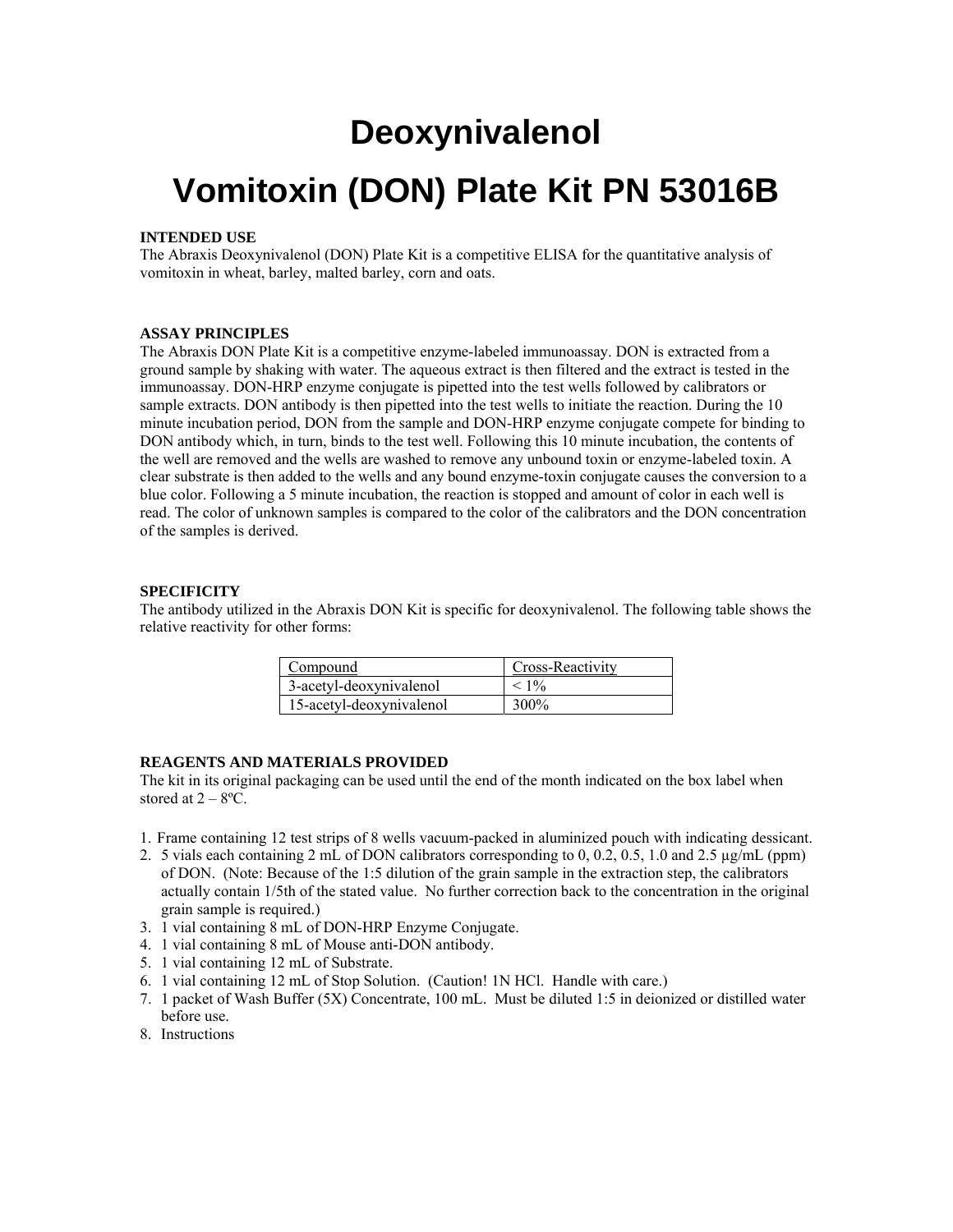#### **PRECAUTIONS**

- 1. Each reagent is optimized for use in the Abraxis DON Plate Kit. Do not substitute reagents from any other manufacturer into the test kit. Do not combine reagents from other Abraxis DON Plate Kits with different Lot numbers.
- 2. Dilution or adulteration of reagents or samples not called for in the procedure may result in inaccurate results.
- 3. Do not use reagents after expiration date.
- 4. Reagents should be brought to room temperature,  $20 28\degree C$  (62 82°F) prior to use. Avoid prolonged (> 24 hours) storage at room temperature.
- 5. Deoxynivalenol is a very toxic substance. Dispose of all liquids in a plastic container containing household bleach (minimum 10%). All labware should be soaked for at least 1 hour in a 30% solution of household bleach. Avoid contact of skin and mucous membranes with reagents and sample extracts by wearing gloves and protective apparel. If exposure of skin and mucous membranes to liquids should occur, immediately flush with water.
- 6. The Stop Solution is 1N hydrochloric acid. Avoid contact with skin and mucous membranes. Immediately clean up any spills and wash area with copious amounts of water. If contact should occur, immediately flush with copious amounts of water.

#### **MATERIALS REQUIRED BUT NOT PROVIDED**

- 1. Laboratory quality distilled or deionized water.
- 2. Graduated cylinder, 100 mL.
- 3. Glassware for sample extraction and extract collection.
- 4. Filter paper, Whatman GF/A or equivalent
- 5. Pipet with disposable tips capable of dispensing 50  $\mu$ L.
- 6. Multi-channel pipet; 8 channel capable of dispensing 50 and 100 µL or Eppendorf Repeater pipette and tips for dispensing 50 and 100 μL.
- 7. Paper towels or equivalent absorbent material.
- 8. Microwell plate or strip reader with 450nm filter.
- 9. Timer

#### **SAMPLE PREPARATION**

1. Grind samples to pass through a 20 mesh sieve and thoroughly mix prior to sub-sampling. Samples not being immediately analyzed should be stored refrigerated.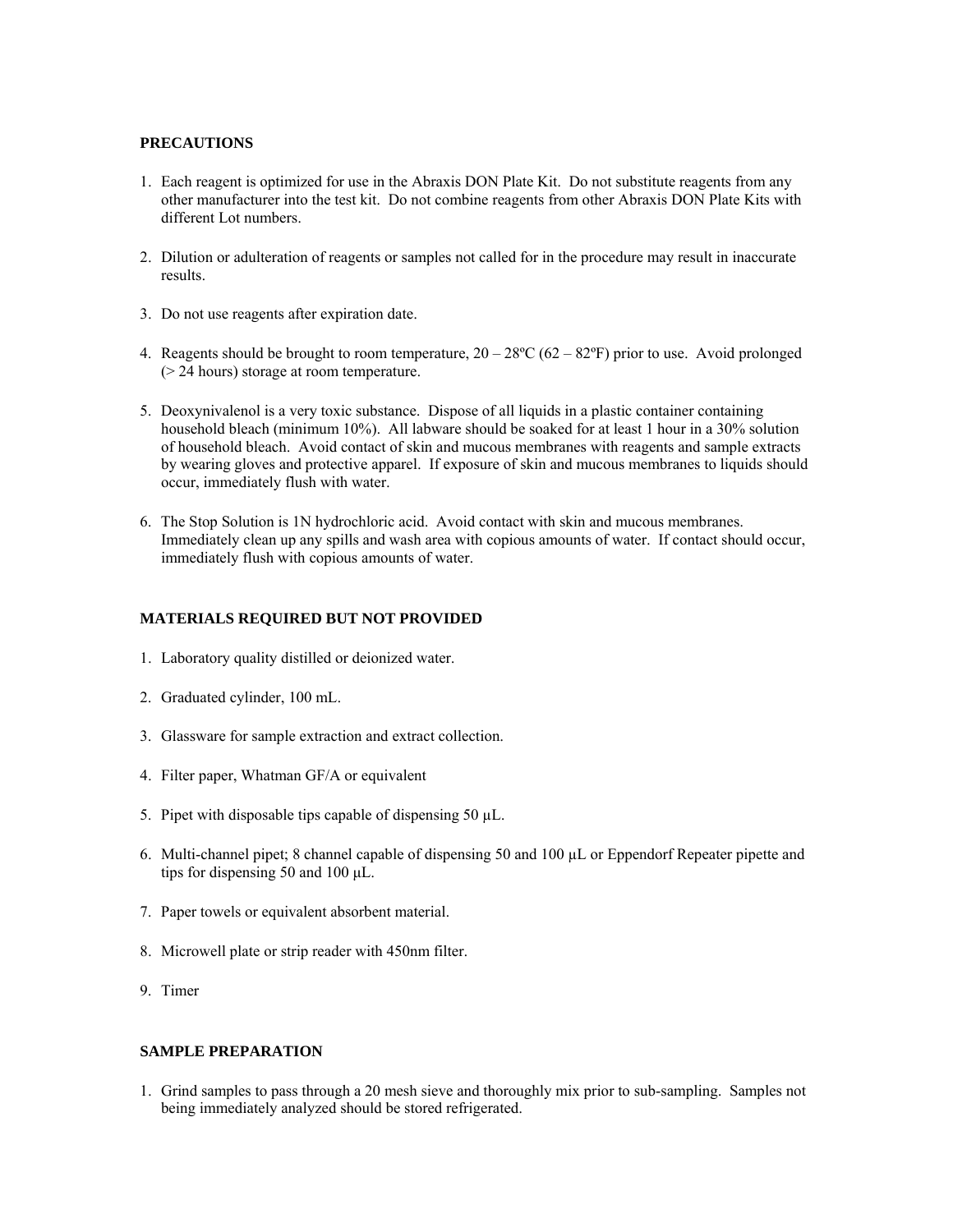- 2. Weigh 20 grams of ground sample and combine with 100 mL of laboratory grade water in a clean container with tight fitting lid.
- 3. Vigorously shake the container for 3 minutes.
- 4. Allow sample to stand for 2-3 minutes to allow some settling of the slurry.
- 5. Filter a minimum of 15 mL of the extract through Whatman GF/A filter and collect the extract into a clean container.

#### **WASH SOLUTION PREPARATION**

- 1. Dilute the wash buffer at a ratio of 1:5. If using the entire bottle (100 mL), add 400 mL of deionized or distilled water. Swirl to mix.
- 2. Fill a wash bottle with Wash Solution.

**TEST PROCEDURE** (Note: Running calibrators and samples in duplicate will improve assay precision and accuracy.)

- 1. Allow reagents and sample extracts to reach room temperature prior to running the test.
- 2. Place the appropriate number of test wells and into a microwell holder. Be sure to re-seal unused wells in the zip-lock bag with dessicant.
- 4. Dispense 50 µL of Enzyme Conjugate into each test well.
- 5. Using a pipet with disposable tips, add 50 μL of calibrators and samples to the appropriate test wells. Be sure to use a clean pipet tip for each.
- 6. Dispense 50  $\mu$ L of Antibody Solution into each test well. Swirl frame gently to mix.
- 7. Incubate the test wells for 10 minutes.
- 8. Dump the contents of the wells into an appropriate waste container. Fill the wells to overflowing with Wash Solution and dump wash. Repeat 4X for a total of five washes.
- 9. Following the last wash tap the inverted wells onto absorbent paper to remove the last of the wash solution.
- 10. Dispense 100 µL of Substrate into each well.
- 11. Incubate the wells for 5 minutes.
- 12. Dispense 100 µL of Stop Solution into each test well.
- 13. Read and record the absorbance of the wells at 450nm using a strip or plate reader.